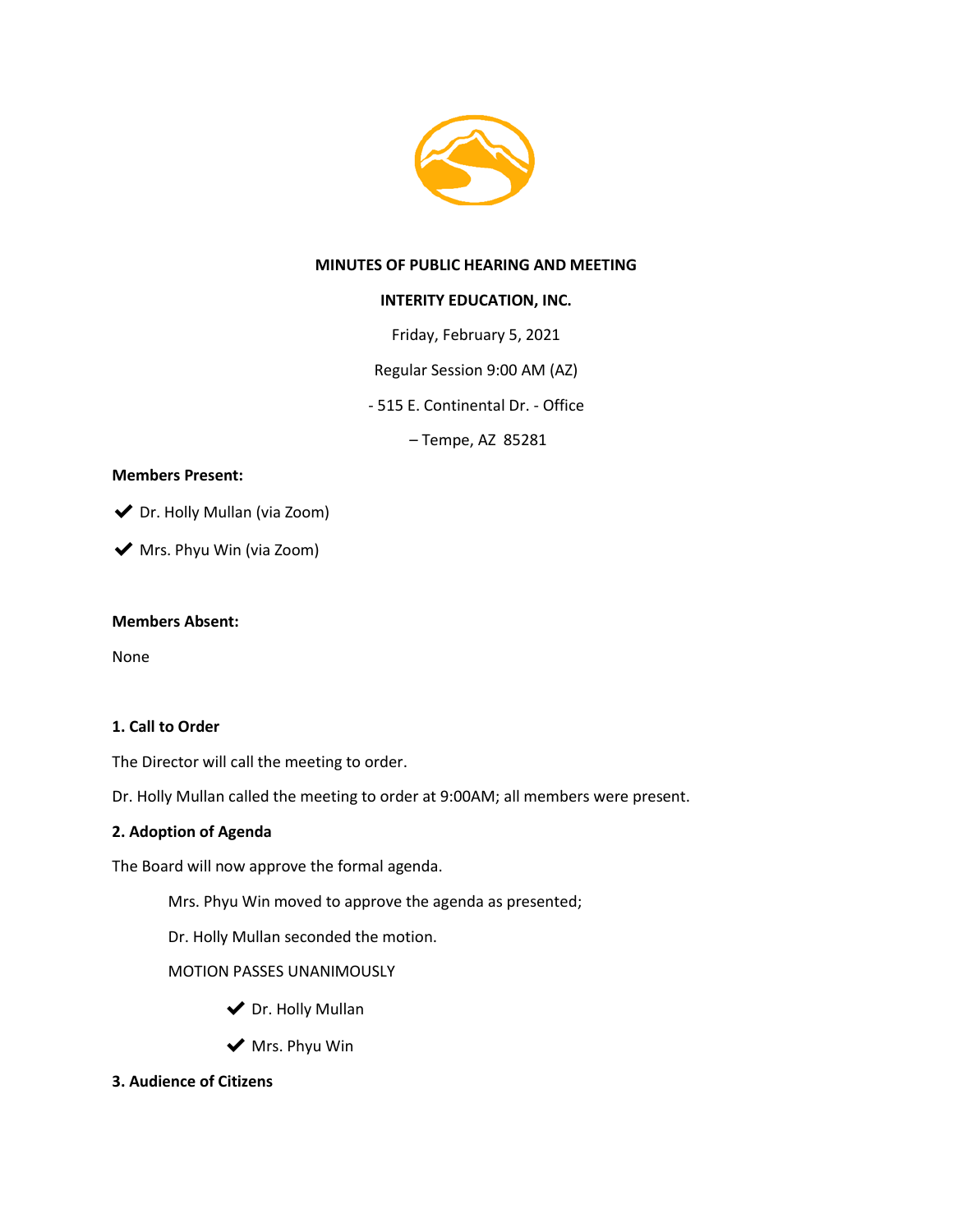At this time, the President of the Board will ask members of the audience if they would like to speak regarding any issue before the Board. No formal action may be taken on any issue unless the item appears on the Agenda. Members of the public wishing to comment on an agenda item may do so at the time the item appears on the agenda. Items not on the agenda may be addressed during the "Audience of Citizens". The Board may respond to criticism, ask that staff review a matter, or place an item on future agenda.

None.

## **4. Executive Session**

A.R.S. § 38-431.03 permits an executive session or closed meeting to be held for discussion and consideration of any of seven particular subjects. A majority of the members of the Governing Board must vote to convene an executive session during a public meeting held prior to the executive session. The general public is properly excluded from such a session. Only those individuals necessary to the conduct of such a meeting may be present. All matters discussed in an executive session must be kept confidential by those attending. No vote may be taken during an executive session. Any final action on an item discussed in an executive session must be taken during a public meeting. A.R.S. § 38-431.03.

The purposes for which an executive session discussion may be held are the following:

- A. Personnel matters involving a specific individual.
- B. Confidential records.
- C. Student discipline matters.
- D. Legal advice provided by the public body's attorney.
- E. Discussion of pending or contemplated litigation with the public body's attorney

F. Instruction of designated representatives concerning negotiations with employee organizations.

G. International and interstate negotiations and negotiations by a city or town with a tribal council.

H. Instruction of designated representatives concerning negotiations for the purchase of real property.

None

# **5. Discussion and development of 2022 school financial action plan**

- **Overview of financial issues facing the school fy2021** Susan Scott, School Director, provided the board with an overview of the school's current enrollment numbers and possible ways to increase enrollment.
- **Overview of extra expenses due to COVID-19** Susan Scott, School Director, provided the board with list of purchases required due to COVID-19. The school also received extra Grants funds which helped offset some of these expenses. Purchases made on items will carry over to sy2022 decreasing M&O expenses.